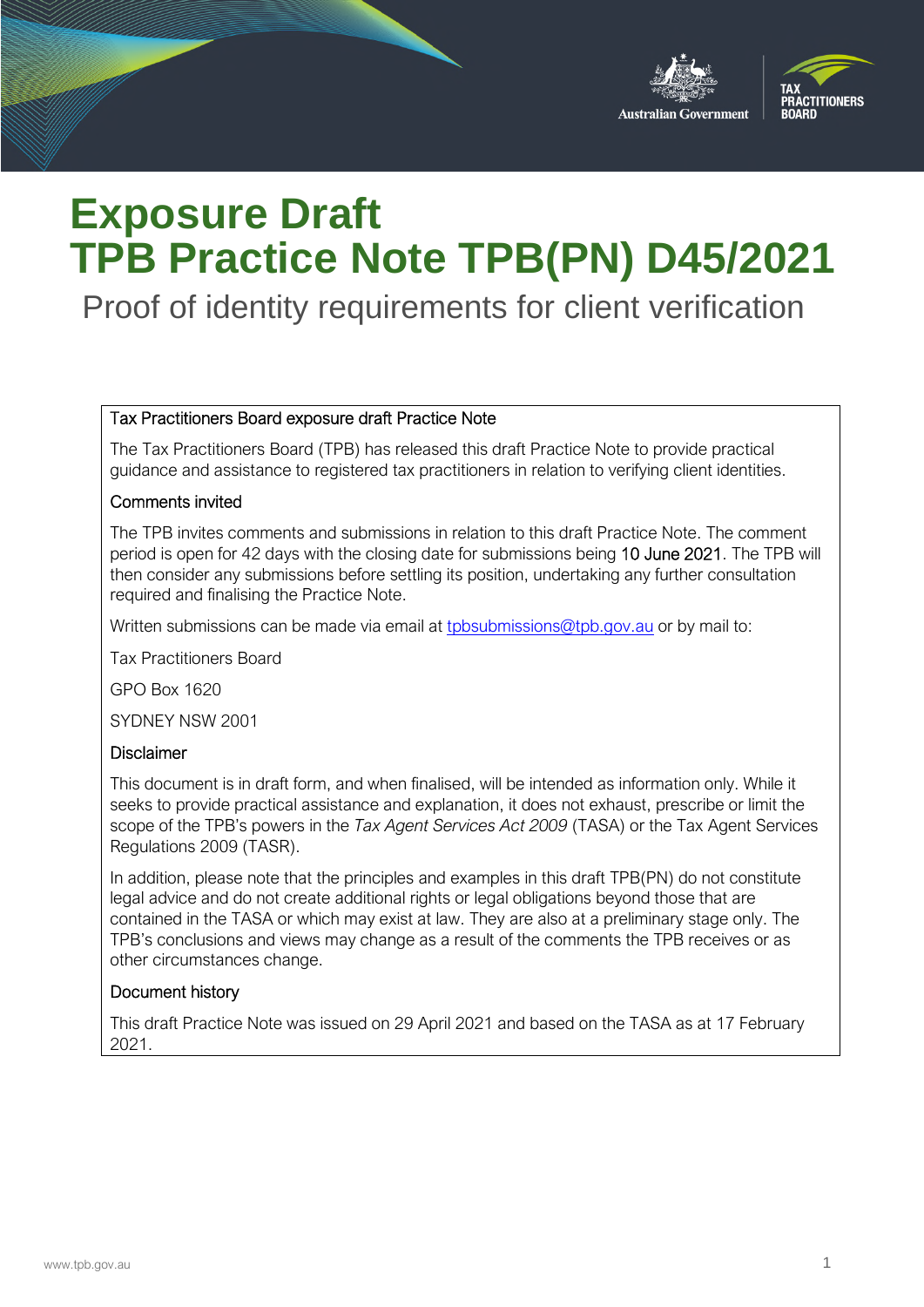## Proof of identity requirements for client verification

## **Introduction**

- 1. Registered tax practitioners (registered tax agents, BAS agents and tax (financial) advisers), like many professionals are working in an environment which requires an increasing reliance on technology, remote work practices, and changing methods to engage with new and existing clients. As such, it is increasingly important that registered tax practitioners manage their practices in a way that minimises the risk of their practice being the target of fraudulent activities against themselves, their business, clients, taxpayers and/or the government.
- 2. In this Practice Note, registered tax practitioners will find the following information:
	- relevant provisions of the *Tax Agent Services Act 2009* (TASA) including the Code of Professional Conduct (Code) (paragraphs 5 to 6)
	- the Tax Practitioners Board's (TPB) minimum requirements (paragraphs 7 and 29)
	- identifying discrepancies (paragraph 30)
	- consequences of non-compliance under the TASA (paragraphs 31 to 35)
	- case studies (paragraphs 36 to 49)
	- further information (paragraph 50).
- 3. In developing the TPB's proof of identity (POI) requirements for clients and representatives of clients, the TPB has been informed by a number of relevant considerations, including:
	- the relevant provisions under the TASA, including the Code, and caselaw
	- the Australian Taxation Office's (ATO) recommendations in relation to establishing a client's identity, particularly when accessing the ATO's online channels
	- the Accounting Professional Ethics and Standards Body's (APESB)<sup>[1](#page-1-0)</sup> guidelines that broadly require accounting firms to consider the integrity of a client upon accepting or continuing an engagement. The client's identity must be established and understood to meet this requirement
	- the *[Anti-Money Laundering and Counter-Terrorism Financing Act 2006](https://www.legislation.gov.au/Series/C2006A00169)*, and the *[Anti-](https://www.legislation.gov.au/Series/F2007L01000)Money Laundering a[nd](#page-1-1) Counter-Terrorism Financing Rules* (collectively referred to as AML/CTF legislation).<sup>2</sup> While most registered tax practitioners are not governed by AML/CTF legislation, it outlines a structured and consistent customer verification process
	- the State-based requirements for legal practitioners and conveyancers to undertake identity verification in certain circumstances.

<span id="page-1-0"></span><sup>&</sup>lt;sup>1</sup> APESB is an independent standard-setting body, with the primary objective of developing and issuing, in the public interest, professional and ethical pronouncements. These pronouncements apply to the members of the following Australian professional accounting bodies: CPA Australia (CPA), Chartered Accountants Australia and New Zealand (CA ANZ) and the Institute of Public Accountants (IPA).

<span id="page-1-1"></span> $^2$  The AML/CTF Legislation aim to prevent money laundering and the financing of terrorism by imposing a number of obligations on the financial sector, gambling sector, remittance (money transfer) services, bullion dealers and other professionals or businesses that provide particular services, including the collection and verification of certain 'know your customer' (KYC) information about customer identities.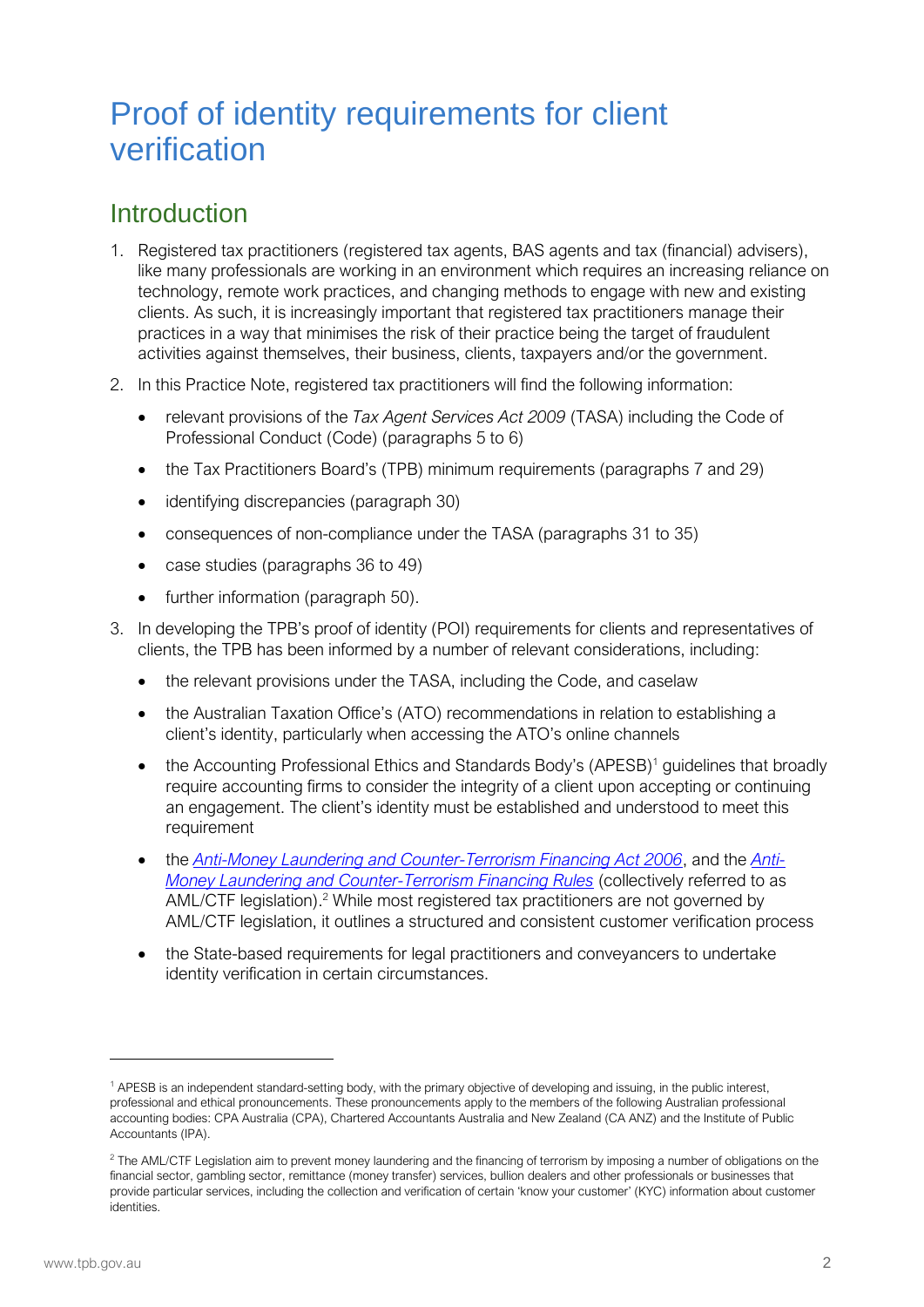4. This Practice Note addresses the TPB's POI requirements for registered tax practitioners. However, registered tax practitioners need to also recognise that they may be subject to other related regulatory requirements as required by other organisations, such as the ATO or a professional association.

### Relevant provisions of the TASA including the Code of Professional Conduct

5. While there are no specific POI requirements in the TASA, there are a number of provisions that a registered tax practitioner may breach if they fail to take appropriate POI steps to verify a new or ongoing client's identity, any representative of new or ongoing clients, [an](#page-2-0)d the representative's authority to represent the client (if applicable). These include:<sup>3</sup>

| Code item 1                   | You must act honestly and with integrity.                                                                                                                                                                                                                                                                                                                                                           |  |
|-------------------------------|-----------------------------------------------------------------------------------------------------------------------------------------------------------------------------------------------------------------------------------------------------------------------------------------------------------------------------------------------------------------------------------------------------|--|
| Code item 7                   | You must ensure that a tax agent service that you provide,<br>or that is provided on your behalf, is provided competently.                                                                                                                                                                                                                                                                          |  |
| Code item 9                   | You must take reasonable care in ascertaining a client's<br>state of affairs, to the extent that ascertaining the state of<br>those affairs is relevant to a statement you are making or a<br>thing you are doing on behalf of the client.                                                                                                                                                          |  |
| Fit and proper<br>requirement | It is an ongoing registered tax practitioner registration<br>requirement that:                                                                                                                                                                                                                                                                                                                      |  |
|                               | individual registered tax practitioners are fit and proper                                                                                                                                                                                                                                                                                                                                          |  |
|                               | all directors of registered tax practitioner companies are<br>fit and proper                                                                                                                                                                                                                                                                                                                        |  |
|                               | all individual partners in a registered tax practitioner<br>partnership are fit and proper                                                                                                                                                                                                                                                                                                          |  |
|                               | all directors of company partners in a registered tax<br>practitioner partnership are fit and proper.                                                                                                                                                                                                                                                                                               |  |
| Section 50-20                 | You contravene this civil penalty provision if you are a<br>registered tax agent or BAS agent and you make or prepare<br>a statement to the Commissioner of Taxation that you know<br>or are reckless as to whether the statement is false,<br>incorrect or misleading in a material particular or omits any<br>matter or thing without which the statement is misleading in<br>a material respect. |  |

6. Examples of cases where the TPB, Administrative Appeals Tribunal (Tribunal) and/or Federal Court have found that registered tax practitioners have breached the above provisions by, amongst other matters, failing to undertake appropriate POI identity measures are provided at paragraphs 36 to 49.

<span id="page-2-0"></span><sup>&</sup>lt;sup>3</sup> See [TPB\(EP\) 01/2010: Code of professional conduct](https://www.tpb.gov.au/explanatory-paper-tpbep-012010-code-professional-conduct), [TPB\(EP\) 02/2010: Fit and proper person](https://www.tpb.gov.au/explanatory-paper-tpbep-022010-fit-and-proper-person), TPB(I) 28/2016: Code of [Professional Conduct - Reasonable care to ascertain a client's state of affairs for tax \(financial\) advisers](https://www.tpb.gov.au/reasonable-care-ascertain-client-state-of-affairs-tax-financial-advisers-tpbi-282016) and [TPB\(I\) 17/2013: Code](https://www.tpb.gov.au/reasonable-care-ascertain-clients-state-affairs-tpb-information-sheet-tpbi-172013)  [of Professional Conduct – Reasonable care to ascertain a client's state of affairs.](https://www.tpb.gov.au/reasonable-care-ascertain-clients-state-affairs-tpb-information-sheet-tpbi-172013)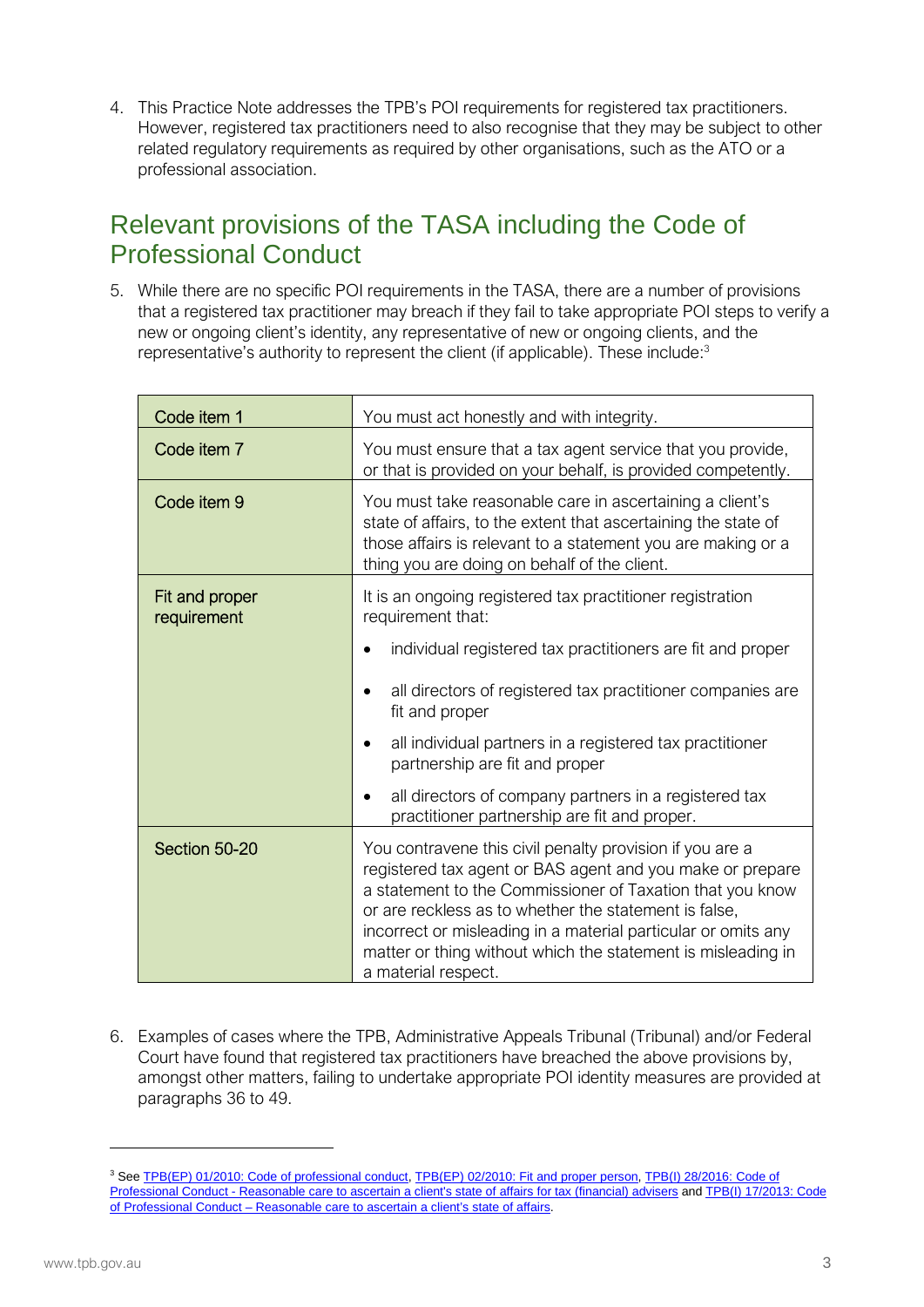## The TPB's minimum requirements

- 7. The TPB requires that all registered tax practitioners take appropriate POI steps prior to providing tax agent services, BAS services and tax (financial) advice services, and on an ongoing basis, as appropriate. Similarly, in circumstances where an individual is representing a client (including individual and non-individual clients) in engaging the registered tax practitioner (an individual representative), the registered tax practitioner must also take steps to ascertain and verify the individual representative's identity, and the authority for the individual representative to engage the registered tax practitioner on behalf of the client.
- 8. The TPB understands that for tax (financial) advisers the point in time for undertaking POI steps will often more appropriately take place after financial advice is provided to the client but before implementation of that advice. This process will meet the TPB's requirements.
- 9. In determining what steps are appropriate in any given circumstances, the TPB requires that, at a minimum, registered tax practitioners comply with the requirements contained in Table 2 below.

| Scenario                                                                                                                              | <b>Required information</b>                                                                                                                                                                                                                                                                                                         | Required evidence to be sighted                                                                                                                                                                                                                                                                                                                                                                                                                                                                                                                                                                                                                                               |
|---------------------------------------------------------------------------------------------------------------------------------------|-------------------------------------------------------------------------------------------------------------------------------------------------------------------------------------------------------------------------------------------------------------------------------------------------------------------------------------|-------------------------------------------------------------------------------------------------------------------------------------------------------------------------------------------------------------------------------------------------------------------------------------------------------------------------------------------------------------------------------------------------------------------------------------------------------------------------------------------------------------------------------------------------------------------------------------------------------------------------------------------------------------------------------|
| Individual<br>seeking to<br>engage the<br>registered tax<br>practitioner in<br>their own right                                        | The Individual's:<br>• full name; and<br>• either residential<br>address or date of birth.                                                                                                                                                                                                                                          | An original or certified copy of a primary<br>photographic identification document,<br>or both of the following:<br>an original or certified copy of a<br>primary non-photographic<br>identification document; and<br>an original or certified copy of a<br>secondary identification document.                                                                                                                                                                                                                                                                                                                                                                                |
| Individual<br>representative<br>seeking to<br>engage the<br>registered tax<br>practitioner<br>on behalf of<br>an individual<br>client | <b>Both</b> the individual<br>$\bullet$<br>representative and<br>individual client's:<br>o full names; and<br>either residential<br>$\circ$<br>addresses or dates<br>of birth;<br>and<br>Authority of the<br>individual<br>representative to<br>engage the registered<br>tax practitioner on<br>behalf of the individual<br>client. | For both the individual representative<br>and the individual client:<br>an original or certified copy of a<br>primary photographic identification<br>document, or both of the following:<br>o an original or certified copy of a<br>primary non-photographic<br>identification document; and<br>an original or certified copy of a<br>$\circ$<br>secondary identification<br>document; and<br>a legal document demonstrating the<br>$\bullet$<br>authority of the individual<br>representative to engage the<br>registered tax practitioner on behalf<br>of the individual client, including in<br>relation to parental, guardianship or<br>power of attorney representation. |

Table 2 – Minimum requirements for verifying a client's identity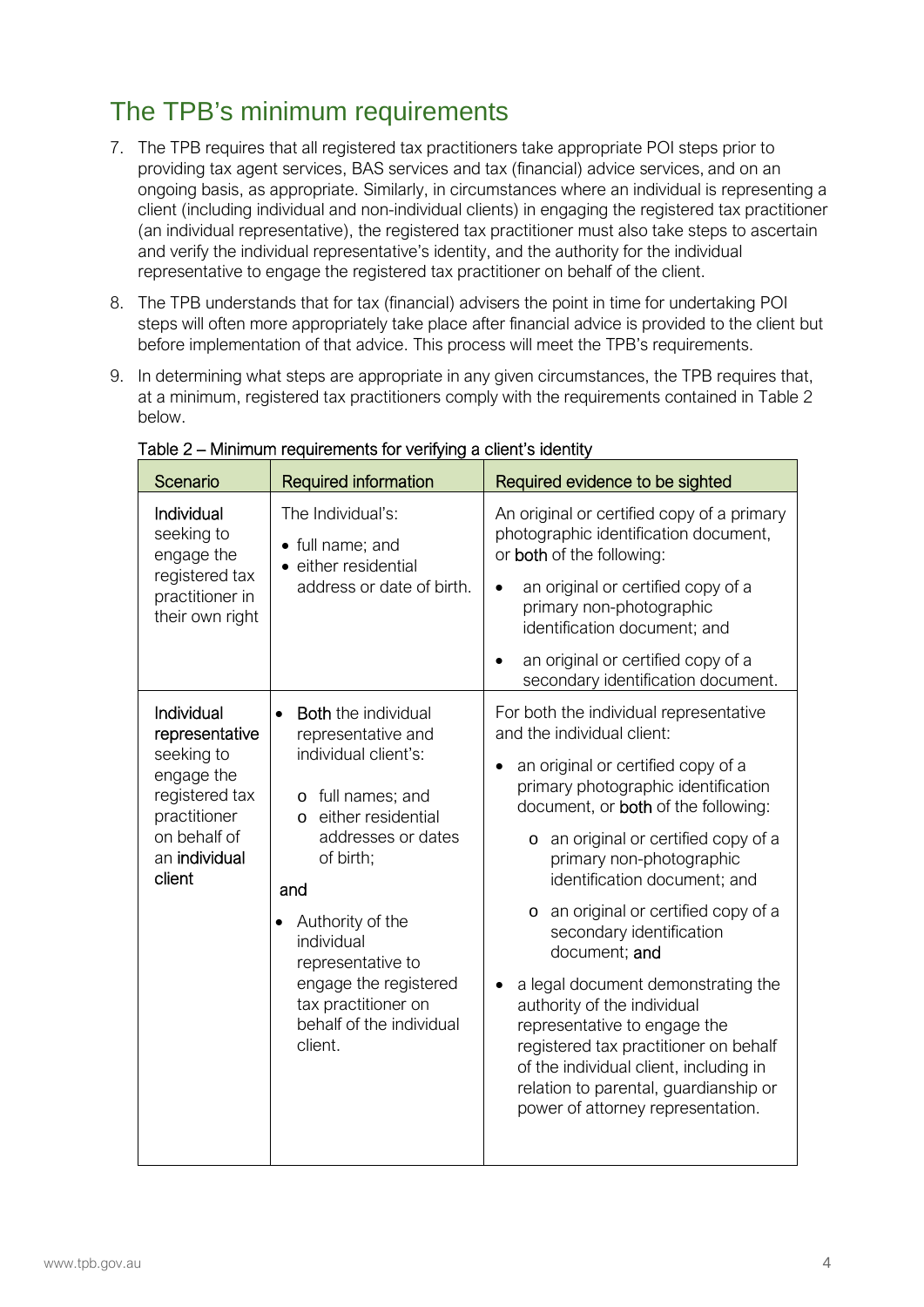| Scenario                                                                                                                                 | <b>Required information</b>                                                                                                                                                                                                                                                                                                                                                                                                                                                                                                                                                                                                             | Required evidence to be sighted                                                                                                                                                                                                                                                                                                                                                                                                                                                                                                                                                                                                                                                                   |
|------------------------------------------------------------------------------------------------------------------------------------------|-----------------------------------------------------------------------------------------------------------------------------------------------------------------------------------------------------------------------------------------------------------------------------------------------------------------------------------------------------------------------------------------------------------------------------------------------------------------------------------------------------------------------------------------------------------------------------------------------------------------------------------------|---------------------------------------------------------------------------------------------------------------------------------------------------------------------------------------------------------------------------------------------------------------------------------------------------------------------------------------------------------------------------------------------------------------------------------------------------------------------------------------------------------------------------------------------------------------------------------------------------------------------------------------------------------------------------------------------------|
| Individual<br>representative<br>seeking to<br>engage the<br>registered tax<br>practitioner<br>on behalf of a<br>non-individual<br>client | The individual<br>$\bullet$<br>representative's:<br>o full name; and<br>either residential<br>$\Omega$<br>address or date of<br>birth;<br>and<br>The non-individual<br>client's:<br>o full name; and<br>o either:<br>Australian Business<br>Number (ABN);<br>Australian Company<br>Number (ACN); or<br>• any other additional<br>detail in order to<br>make a reasonable<br>assessment <sup>4</sup> of the<br>legitimacy of the<br>non-individual's<br>identity;<br>and<br>Authority of the<br>$\bullet$<br>individual<br>representative to<br>engage the registered<br>tax practitioner on<br>behalf of the non-<br>individual client. | For the individual representative, an<br>$\bullet$<br>original or certified copy of a primary<br>photographic identification<br>document, or both of the following:<br>o an original or certified copy of a<br>primary non-photographic<br>identification document; and<br>o an original or certified copy of a<br>secondary identification<br>document.<br>For the non-individual client,<br>$\bullet$<br>documentation or data that verifies<br>the existence of the non-individual<br>client; and<br>a legal document demonstrating<br>$\circ$<br>the authority of the individual<br>representative to engage the<br>registered tax practitioner on<br>behalf of the non-individual<br>client. |

<span id="page-4-0"></span><sup>4</sup> A reasonable assessment means an assessment made by a registered tax practitioner exercising their own professional judgment taking into account relevant factors, including those listed at paragraph 20 of this Practice Note, in relation to the legitimacy of an identity.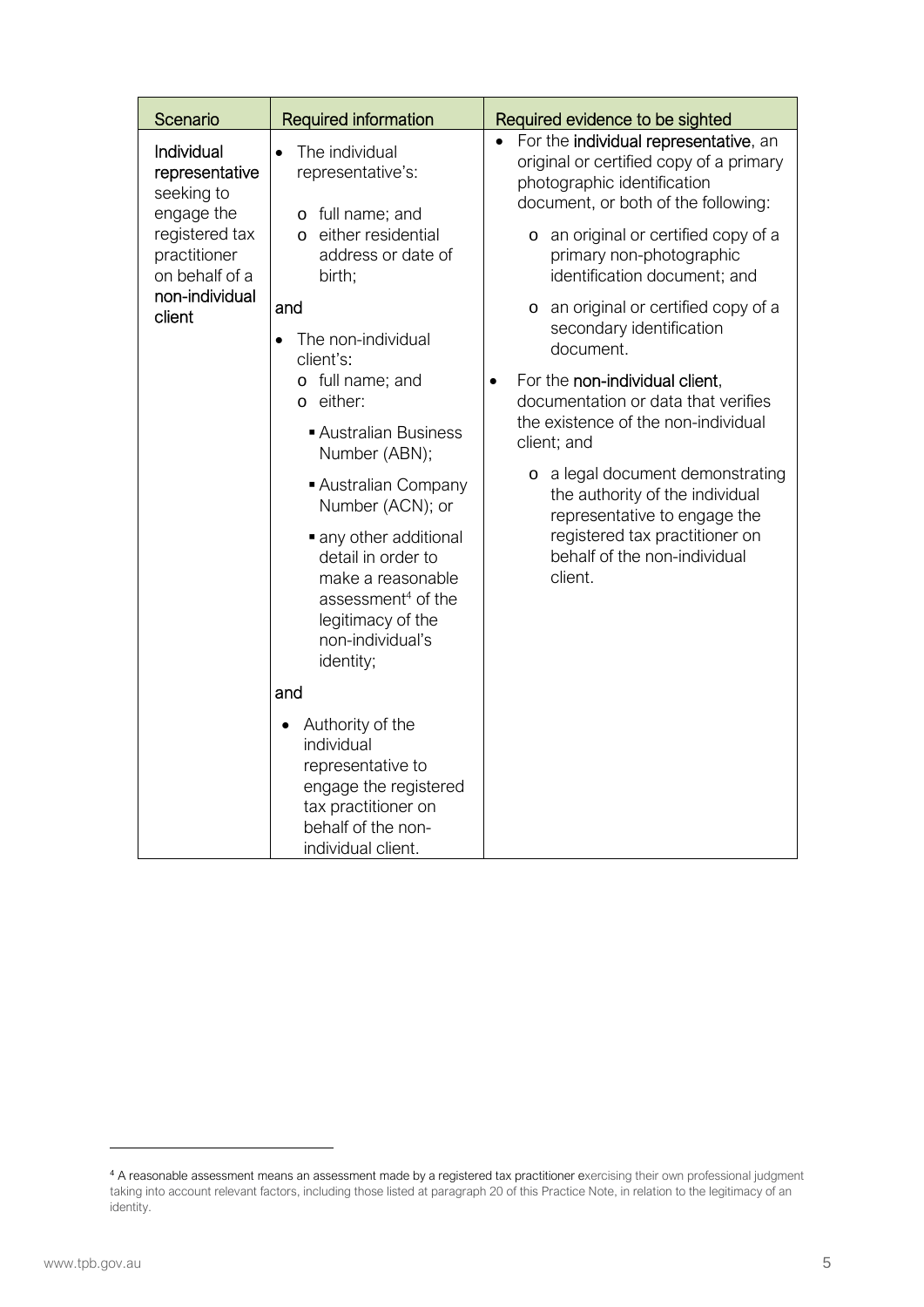10. Examples of the types of evidence that need to be sighted to satisfy the above requirements are contained in Table 3 below.

| Required<br>evidence to<br>be sighted                      | <b>Examples</b>                                                                                                                                                                                                                      |
|------------------------------------------------------------|--------------------------------------------------------------------------------------------------------------------------------------------------------------------------------------------------------------------------------------|
| Primary<br>photographic<br>identification                  | A driver licence or permit from Australia or overseas, including a<br>digital driver licence                                                                                                                                         |
| document                                                   | An Australian passport                                                                                                                                                                                                               |
|                                                            | A government proof of age card issued in Australia                                                                                                                                                                                   |
|                                                            | A foreign passport issued by a foreign government or the United<br><b>Nations</b>                                                                                                                                                    |
|                                                            | International travel documents issued by a foreign government or<br>the United Nations                                                                                                                                               |
|                                                            | A national identity card issued by a foreign government or the<br><b>United Nations</b>                                                                                                                                              |
|                                                            | An ImmiCard provided by the Department of Home Affairs.                                                                                                                                                                              |
| Primary non-<br>photographic<br>identification<br>document | An Australian birth certificate, birth extract or citizenship certificate                                                                                                                                                            |
|                                                            | A foreign birth certificate or citizenship certificate <sup>5</sup>                                                                                                                                                                  |
|                                                            | A government issued concession card, such as a pensioner<br>concession card, a health care card, or a senior's health care card.                                                                                                     |
| Secondary<br>identification<br>document                    | A notice from the ATO or other government agency, such as<br>Centrelink, that contains the individual's name and residential<br>address, issued in the past 12 months                                                                |
|                                                            | A municipal council rates notice or a utilities bill (such as a water,<br>gas or electricity bill) that contains the individual's name and<br>residential address, issued in the past three months                                   |
|                                                            | A Medicare card                                                                                                                                                                                                                      |
|                                                            | For an individual aged under 18, a letter from a school principal<br>issued in the past three months that details the individual's name,<br>residential address and when they attended the school, or a<br>student card if available |
|                                                            | Electoral roll details (checked against www.aec.gov.au).                                                                                                                                                                             |

#### Table 3 – Examples of required evidence

<span id="page-5-0"></span><sup>&</sup>lt;sup>5</sup> If a foreign birth certificate or citizenship certificate is in a foreign language, the registered tax practitioner must require that the client (or individual representative of the client) provides an accredited English translation if the registered tax practitioner, or person verifying the documents on behalf of the registered tax practitioner, does not understand the foreign language used.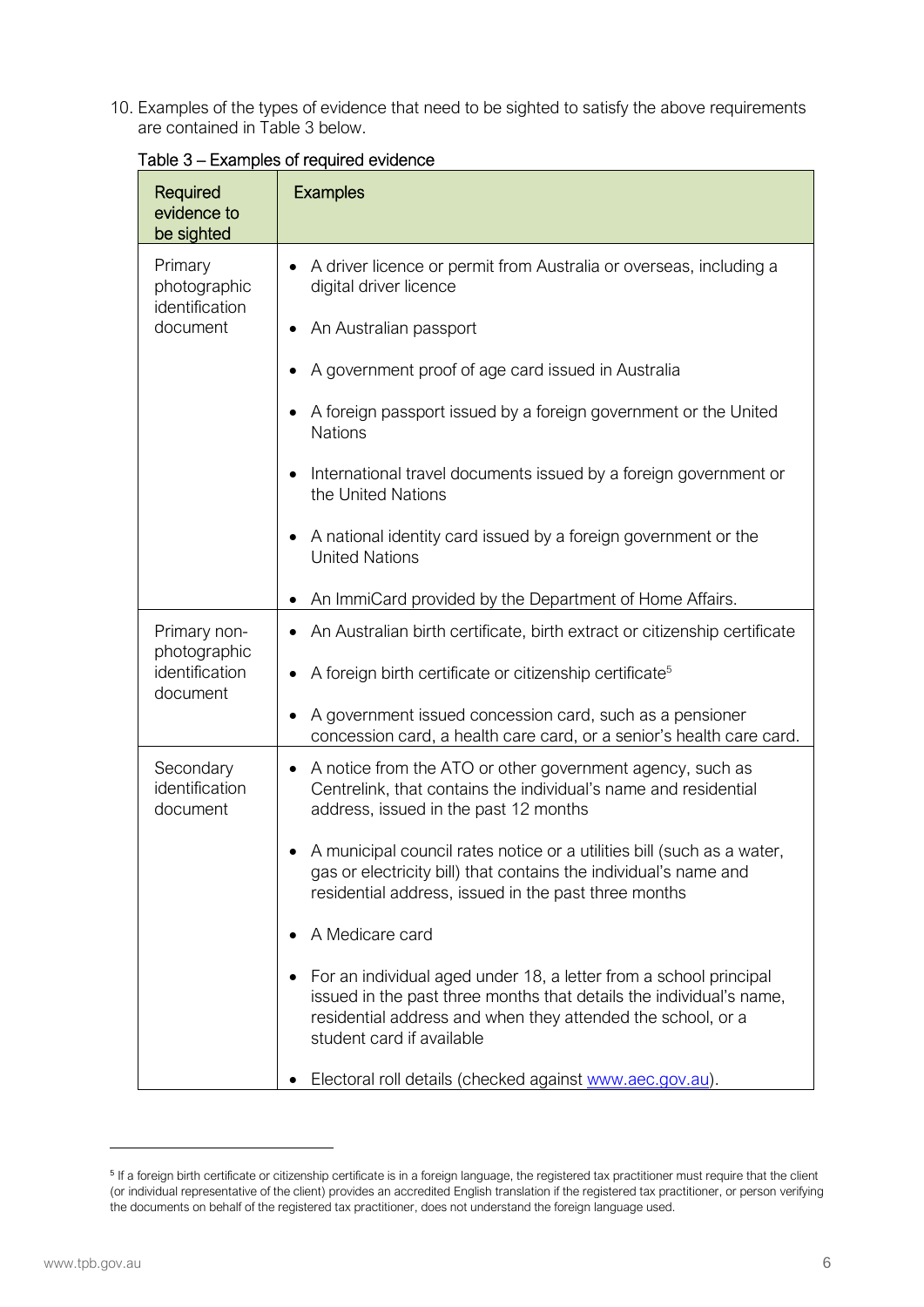| Required<br>evidence to<br>be sighted                                                                                                                                                                         | <b>Examples</b>                                                                                                                                                                                                                                                                                                                                                                                           |
|---------------------------------------------------------------------------------------------------------------------------------------------------------------------------------------------------------------|-----------------------------------------------------------------------------------------------------------------------------------------------------------------------------------------------------------------------------------------------------------------------------------------------------------------------------------------------------------------------------------------------------------|
| Documentation<br>or data that<br>verifies the<br>existence of<br>non-individual<br>clients                                                                                                                    | Extracts issued by the Australian Securities and Investments<br>Commission (ASIC) or other Australian Government body<br>Constituting or governing documentation (for example, trust deed<br>or partnership agreement)                                                                                                                                                                                    |
|                                                                                                                                                                                                               | Proof of the non-individual client's business address<br>Invoices issued/received in the non-individual client's name.                                                                                                                                                                                                                                                                                    |
| Legal<br>document<br>demonstrating<br>the authority of<br>an individual<br>representative<br>to engage a<br>registered tax<br>practitioner on<br>behalf of an                                                 | Official or legal documents demonstrating parental, guardianship or<br>$\bullet$<br>power of attorney representation, for example:<br>enduring power of attorney or similar document<br>O<br>birth certificate<br>O<br>adoption paper<br>$\circ$<br>court order<br>$\circ$<br>letter of authority <sup>6</sup><br>O                                                                                       |
| individual client<br>Legal<br>document<br>demonstrating<br>the authority of<br>an individual<br>representative<br>to engage a<br>registered tax<br>practitioner on<br>behalf of a<br>non-individual<br>client | signed doctor's letter with explanation of circumstances.<br>O<br>A certificate of incorporation of a company or current company<br>extract from ASIC, identifying the individual as a public officer<br>A trust deed<br>$\bullet$<br>A partnership agreement<br>The constitution and/or certificate of incorporation for an<br>incorporated association<br>The constitution of a registered cooperative. |

- 11. When sighting verification documents to confirm the identity of a client and/or individual representative, registered tax practitioners must have regard to the following considerations:
	- whether the photo in any identification document appears to match the details that have been provided by the individual (for example, age and gender)
	- whether the name, address and date of birth match when comparing documentation.

<span id="page-6-0"></span><sup>&</sup>lt;sup>6</sup> A letter of authority is a legal letter authorising a third party (agent) to act on an individual's (principal) behalf in respect of discrete matters that are listed in the letter. The letter must be signed by the principal. Registered tax practitioners may wish to seek legal advice or make additional enquiries if they are unsure whether to accept a letter purporting to authorise an individual representative to act on behalf of a client or potential client.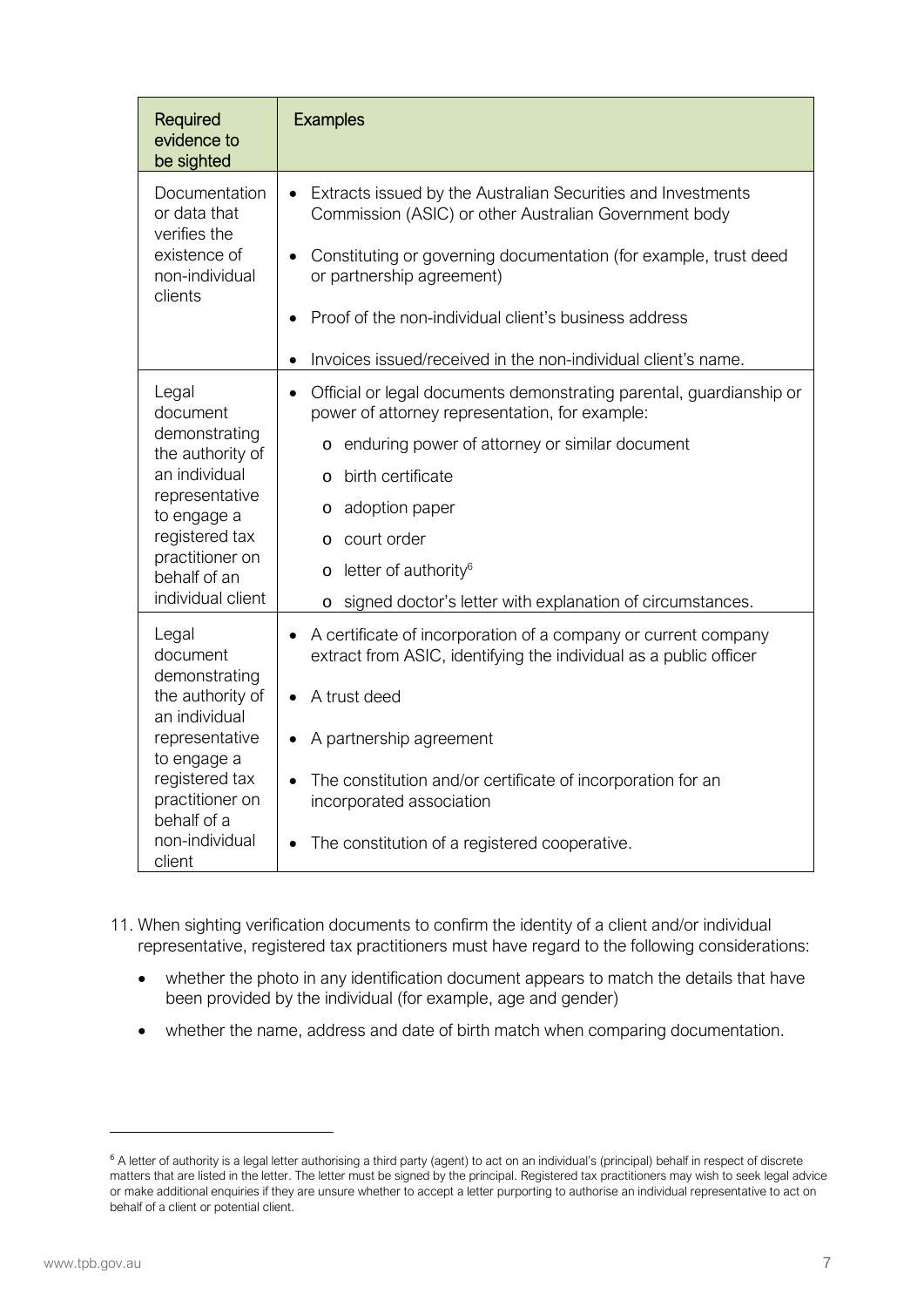- 12. The requirements contained in Table 2 and Table 3 are consistent with the POI requirements that may also apply to registered tax practitioners under various regimes, including the requirements of the ATO and AUSTRAC (in relation to the AML/CTF legislation). In situations where a registered tax practitioner undertakes POI steps that vary from the requirements contained in Table 2 and Table 3, however comply with the requirements of the ATO and/or AUSTRAC, including by using any electronic/technological solutions accepted by the ATO and/or AUSTRAC, the TPB will generally consider these POI steps to also meet the TPB's requirements.
- 13. If a registered tax practitioner is engaged by multiple related clients (or an individual representative of multiple related clients), the TPB requires the registered tax practitioner to undertake the verification steps outlined in Table 2 and Table 3 in respect of each of the clients and individual representative/s (for example, husband and wife, a partnership and individual partners, a company and its directors, trustees of a trust and its beneficiaries).

#### **Clients without conventional identity documents**

14. Some clients may not be able to provide the identity documents listed in Table 3, including:

- some Aboriginal or Torres Strait Islander clients
- clients living in remote areas
- clients who have been affected by a natural disaster
- clients who have come to Australia as refugees
- clients who have limited access to identity documents (for example, due to experiencing family or domestic violence or homelessness).
- 15. In these circumstances, the TPB would expect registered tax practitioners to take a flexible approach to undertaking POI steps in relation to such clients, which may be different to, and sometimes less than, the minimum requirements outlined in Table 2 and Table 3 above. Registered tax practitioners in these circumstances would be expected to complete detailed contemporaneous records to outline their client's circu[m](#page-7-0)stances and details of the steps taken to establish the client's identity (refer to paragraph 20).<sup>7</sup>

#### **Well-established clients**

16. It may not be practical or necessary for a registered tax practitioner to undertake the POI steps outlined in Table 2 and Table 3 for clients and/or individual representatives whose identity the registered tax practitioner considers to be well-established. In order to protect themselves, their business and the government from fraud occurring in connection to identity theft, registered tax practitioners are required to exercise their professional judgement when making an assessment about whether a client or individual representative is a well-established client and whether or not it remains appropriate to undertake the POI steps outlined in this Practice Note.

<span id="page-7-0"></span><sup>&</sup>lt;sup>7</sup> Additional guidance that may be of assistance to registered tax practitioners dealing with clients without conventional identity documents can be found at [Identifying customers who don't have conventional forms of ID](https://www.austrac.gov.au/business/how-comply-and-report-guidance-and-resources/customer-identification-and-verification/identifying-customers-who-dont-have-conventional-forms-id).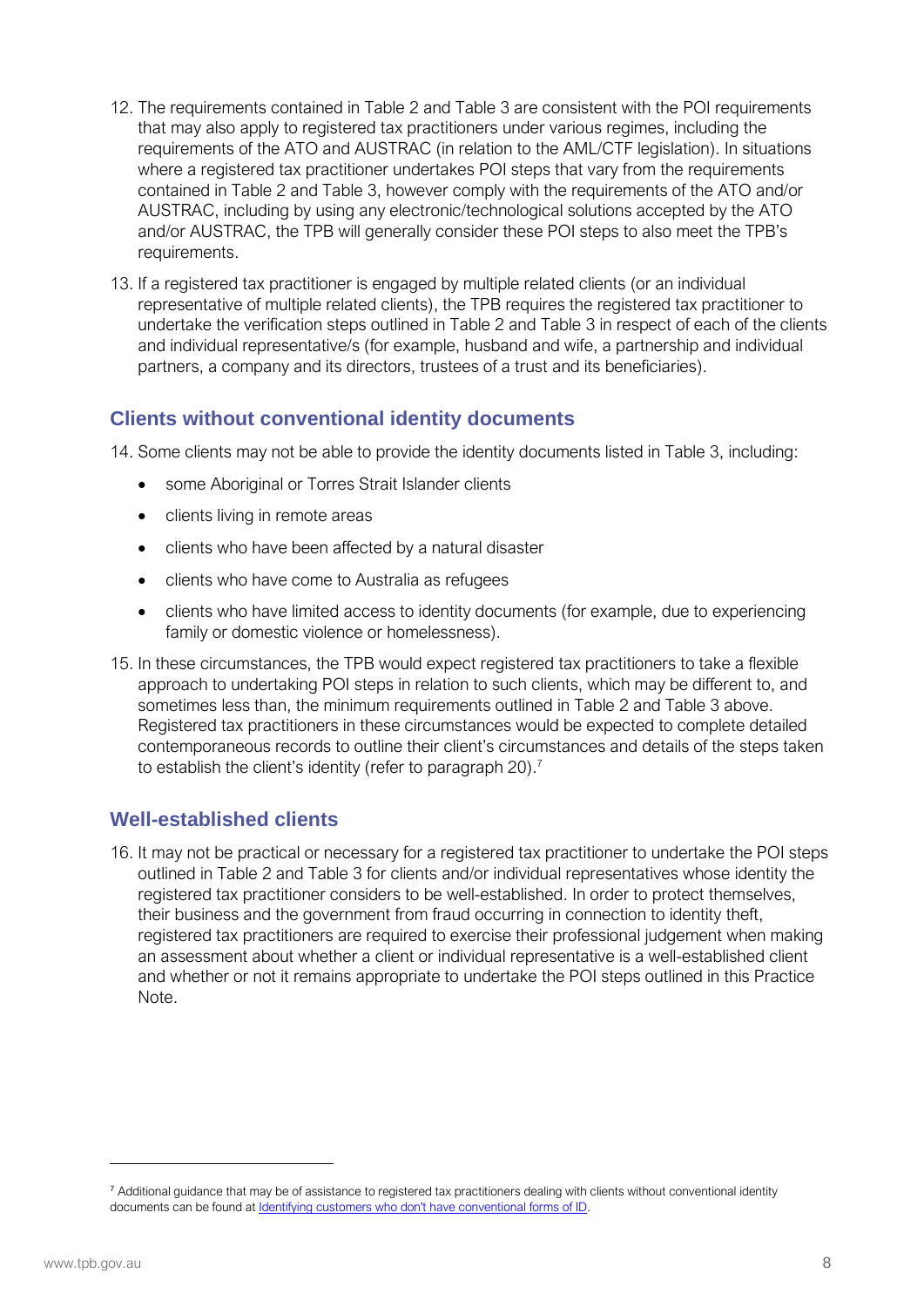- 17. If a registered tax practitioner makes an assessment that it is not appropriate or necessary to undertake the POI steps outlined in this Practice Note in relation to a well-established client, the TPB still requires that the registered tax practitioner retains a record of their assessment about the appropriateness of undertaking the steps outlined in Table 2 and Table 3, which should, at a minimum, address the matters listed at paragraph 20 below.
- 18. If a registered tax practitioner makes an assessment that it is not appropriate to undertake the POI steps outlined in Table 2 and Table 3 in relation to an individual representative of a client, the TPB still requires that the registered tax practitioner sights evidence that demonstrates the authority of the individual representative to engage the registered tax practitioner on behalf of the client, before providing tax agent services, BAS services or tax (financial) advice services.
- 19. Furthermore, if a registered tax practitioner has made an assessment that a client is a wellestablished client, the TPB requires that the registered tax practitioner adheres to the TPB's requirements in relation to [frequency](#page-8-0) and [record-keeping.](#page-8-1)

#### <span id="page-8-0"></span>**Frequency**

- <span id="page-8-1"></span>20. The TPB requires registered tax practitioners to undertake the POI steps outlined in Table 2 and Table 3 in respect of all new and ongoing clients and individual representatives throughout their engagement (subject to paragraphs 16 to 19 above). However, it is a matter for registered tax practitioners to determine the frequency of undertaking these checks, depending on the circumstances of the client, individual representative (if applicable) and the registered tax practitioner's engagement, including but not limited to:
	- the registered tax practitioner's relationship and familiarity with the client, including whether the client was transferred to the registered tax practitioner through a transfer of business or practice (see paragraph 28)
	- the scope of the services provided to the client
	- whether the engagement and interactions with the client takes place online, in-person or a combination of both
	- whether there has been a change in the circumstances of the client
	- any discrepancies that arise in relation to the client's identity or other affairs
	- any changes that arise in relation to an individual representative (if applicable)
	- any changes that arise in relation to the relationship between the client and individual representative, or the authority for the individual representative to act on behalf of the client (if applicable)
	- whether there has been continuity in the client's engagement of the practitioner, or whether there has been a break in the engagement
	- any requirements of the registered tax practitioner's professional association or Australian Financial Services licensee (if applicable).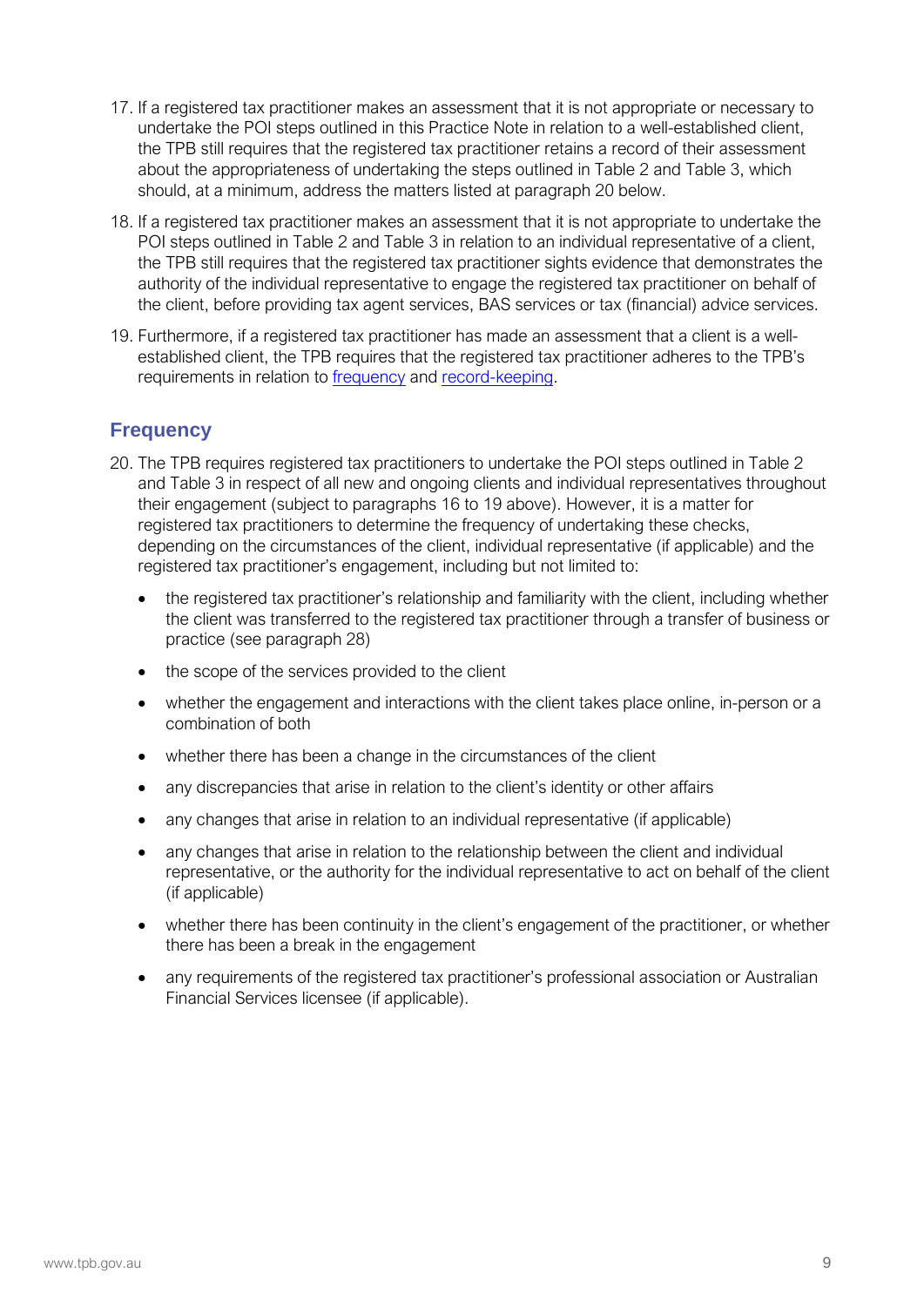#### **Record keeping**

- 21. The TPB does not require or recommend that registered tax practitioners retain copies or originals of identification documents (listed in Table 3) used as evidence to establish the identity of a client or their individual representative. This recognises that the retention of identification documents may increase the risk of registered tax practitioners being targeted by criminals undertaking identity theft. Accordingly, what the TPB requires is a contemporaneous record (for example, a checklist) to demonstrate that proof of identity steps were undertaken by registered tax practitioners. This record would include the following information:
	- the date and time that proof of identity checks were undertaken
	- the name and title of the person undertaking the proof of identity checks on behalf of the registered tax practitioner (if someone other than the registered tax practitioner)
	- the identification documents that were sighted, and whether they were originals or certified copies
	- how the identification documents were sighted (for example, in person, or electronically)
	- certification that:
		- o the identification documents are clear and legible and identify the client or individual representative
		- o there does not appear to be reason to question the identification documents provided
	- if the registered tax practitioner has made an assessment that the client is a wellestablished client in accordance with paragraphs 16 to 19 of the Practice Note, the reasons and basis for making this assessment (which should address any relevant matters, including those listed at paragraph 20).
- 22. The TPB requires that registered tax practitioners keep a record of the POI checks that they undertake in relation to each client and/or individual representative of a client for a minimum of five years after the engagement with the client has ceased.

#### **Receiving identity documents electronically**

- 23. The TPB does not recommend sending and receiving sensitive information or copies of identity documentation and/or evidence by email as this is not considered to be a secure method of transmission. As such, the TPB strongly recommends that registered tax practitioners arrange that any such information or copies of documents or evidence are provided to them by the client:
	- via a secure website, secure online mailbox or secure messaging
	- as an encrypted or password protected attachment to an email
	- using another secure electronic solution that minimises the risk of interception of the sensitive information, identity document and/or evidence.
- 24. If a registered tax practitioner intends to receive sensitive information or copies of identity documentation and/or evidence electronically, the TPB recommends that the registered practitioner seek independent professional advice from an ICT security provider about what controls are appropriate for their business and risk circumstances.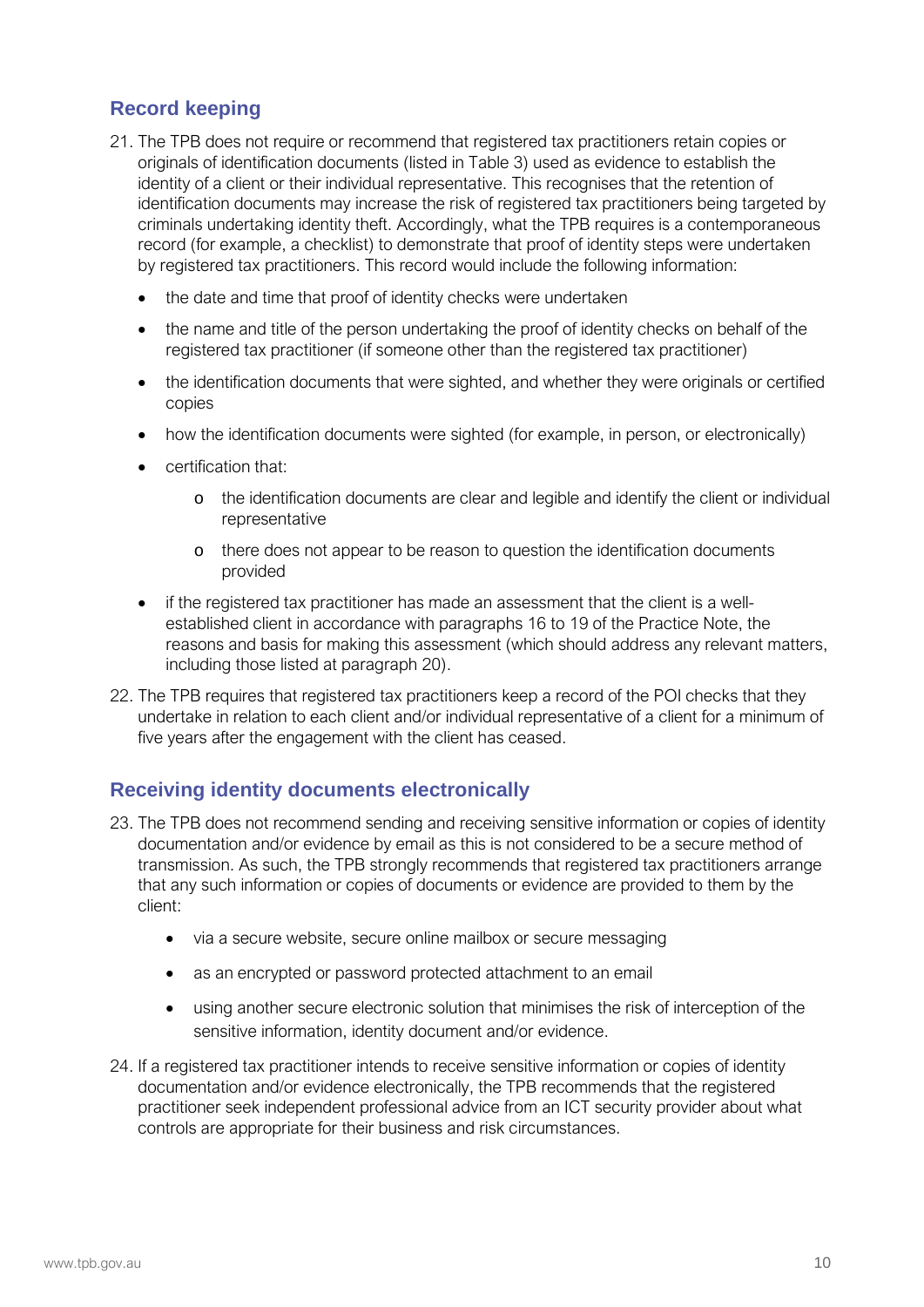#### **Remote verification**

- 25. In circumstances where a registered tax practitioner is engaging with a client and/or their individual representative remotely through the use of videoconferencing, the TPB's requirements remain the same as for registered tax practitioners who engage with clients faceto-face. If a registered tax practitioner sights original or certified identification documents through videoconferencing or with the use of a webcam, the TPB requires that the tax practitioner makes a note of this in the registered tax practitioner's contemporaneous record of the POI checks undertaken. If certified copies of identification documents are sent electronically or by mail to the registered tax practitioner, the TPB strongly recommends that the registered tax practitioner destroy the copies after the POI checks and contemporaneous record have been completed and recorded.
- 26. However, if a registered tax practitioner engages a client and/or their individual representative through non-visual electronic communication (for example, using teleconferencing or email only) and is therefore unable to verify and compare the client's identity with the certified copies of identification documents that have been provided, the registered tax practitioner should have regard to the ATO's requirements for verifying the client's and/or representative's identity, if they use the ATO's online services to make a claim, lodgement or access any information in relation to the client.
- 27. Further information in relation to the ATO's requirements can be accessed on the [ATO website.](https://www.ato.gov.au/General/Gen/Consultation-paper---Transition-to-strengthening-client-verification/)

#### **Transferring a tax practice or client list**

- 28. If there is a change in ownership of a tax practice and/or client list from one registered tax practitioner (seller tax practitioner) to another (buyer tax practitioner), the TPB would expect that copies of the contemporaneous POI records relating to affected clients of the seller tax practitioner are transferred to the buying tax practitioner as part of the transfer, along with other relevant client records. In this circumstance, the buyer tax practitioner would not be required, but may do so if they prefer, to undertake the POI checks outlined in Table 2 and Table 3 in respect of each new client upon the transfer taking effect. However, the requirements in relation to ongoing POI checks at paragraph 20 of this Practice Note would still apply and the buyer tax practitioner would be expected to consider undertaking POI checks as appropriate throughout the engagement with relevant clients.
- 29. The seller tax practitioner would also be expected to ensure that Code item 6 is complied with. Under Code item 6 the seller tax practitioner cannot disclose any information relating to a client's affairs to a third party (including the buyer tax practitioner) without the client's consent or a legal duty to do so.

#### **Identifying discrepancies**

- 30. If after satisfying the requirements in Table 2, a registered tax practitioner identifies discrepancies with the information provided and claims made by the client or individual representative (if applicable), the registered tax practitioner should:
	- ask additional probing questions of the client or individual representative, and/or seek additional documentation or evidence
	- take steps to independently verify the information provided (if possible)
	- decline the engagement if they are not satisfied that the information about the client's or individual representative's identity is correct
	- consider notifying the TPB, the ATO, ASIC or other relevant authorities.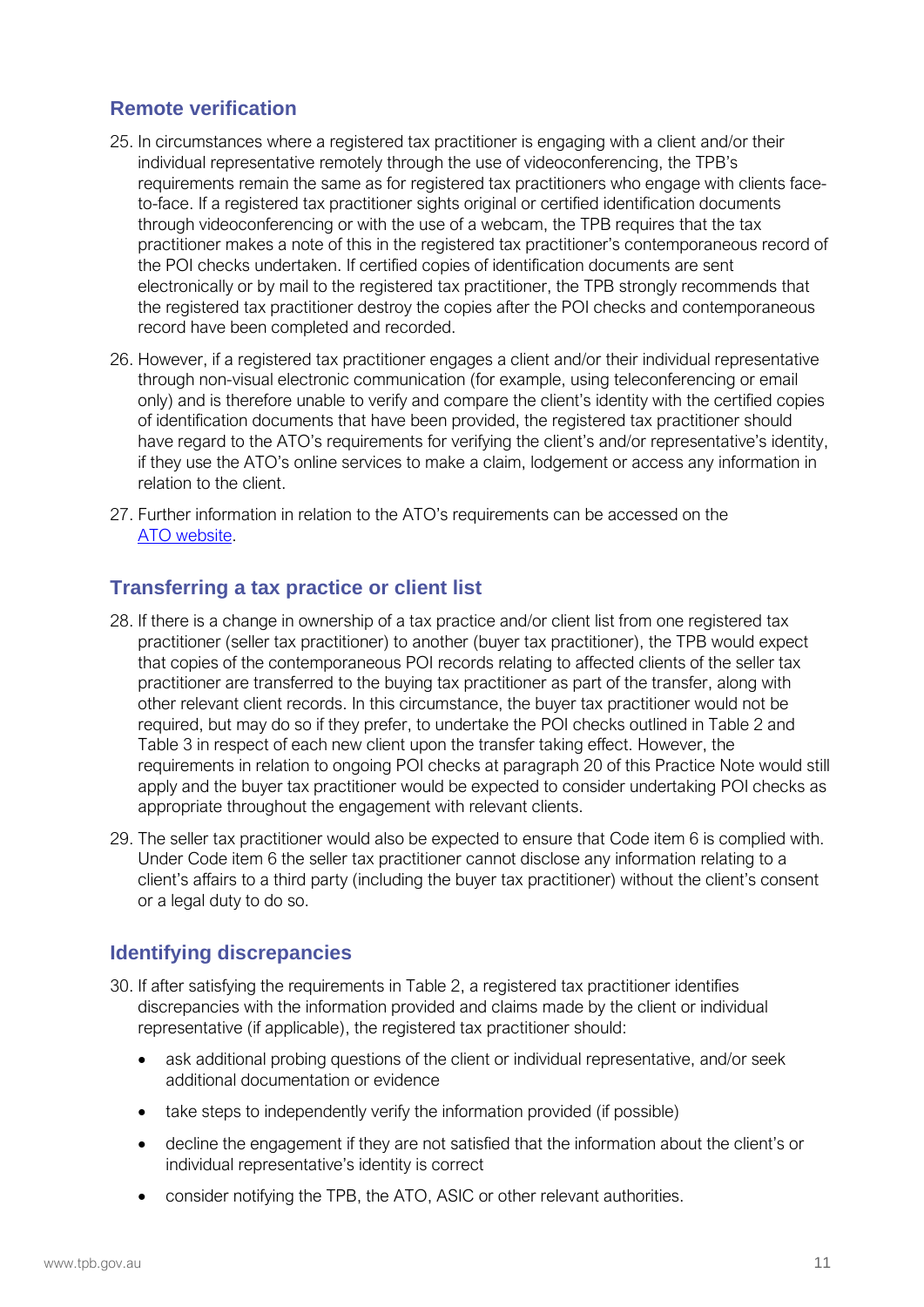### Consequences for non-compliance under the TASA

- 31. If a registered tax practitioner fails to take appropriate POI steps to verify a client's or individual representative's identity, the TPB may find that they have breached the TASA, in particular:
	- the Code, for example:
		- o Code item 1: you must act honestly and with integrity
		- o Code item 7: you must ensure that a tax agent services that you provide, or that is provided on your behalf, is provided competently
		- o Code item 9: you must take reasonable care in ascertaining a client's state of affairs, to the extent that ascertaining the state of those affairs is relevant to a statement you are making or a thing you are doing on behalf of the client
	- by failing to meet an ongoing tax practitioner registration requirement (for example, the fit and proper person requirement)
	- the civil penalty provision relating to making a false or misleading statement to the ATO (section 50-20).
- 32. If a registered tax practitioner breaches the Code, the TPB may impose one or more administrative sanctions, as follows:
	- issuing a written caution:
	- imposing an order requiring the registered tax practitioner to take one or more actions (for example, undertaking a course of education or providing tax agent services (including BAS and tax (financial) advice services) under the supervision of another registered tax practitioner;
	- suspension of registration; or
	- **•** termination of registration.
- 33. If the TPB finds that a registered tax practitioner has failed to meet an ongoing tax practitioner registration requirement (for example, by no longer being a fit and proper person), the TPB may terminate the tax practitioner's registration.
- 34. If an individual or entity is found by the TPB to have contravened a civil penalty provision of the TASA (for example, section 50-20), the TPB may apply to the Federal Court of Australia for a civil penalty to be imposed on that individual or entity.
- 35. Ultimately, determining whether a registered tax practitioner has contravened the TASA will be a question of fact. This means that each situation will need to be considered on a case-by-case basis having regard to the particular facts and circumstances of that case.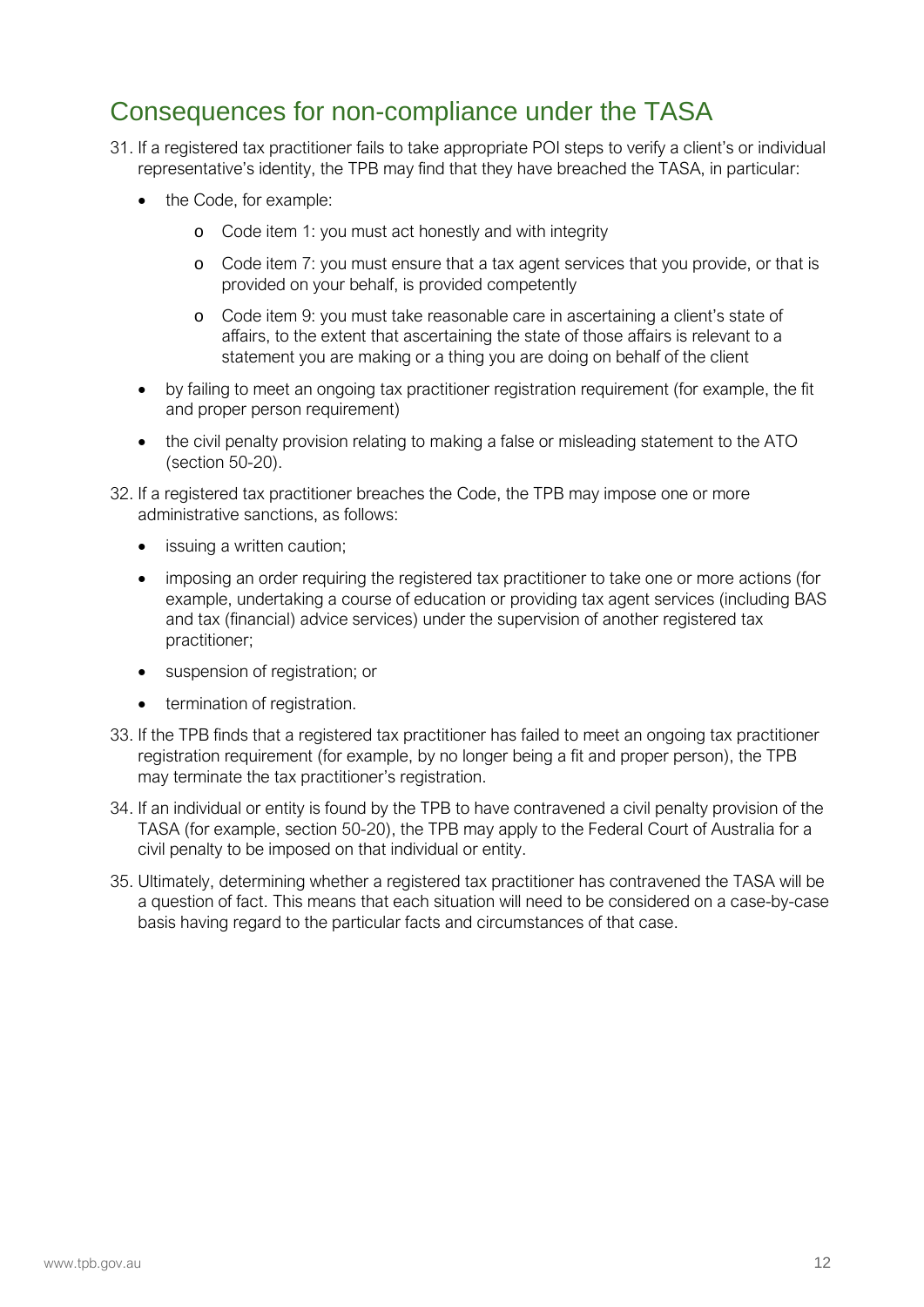## Case studies

36. The following cases highlight the importance of registered tax practitioners taking appropriate POI steps, and in circumstances where discrepancies arise in relation to the information provided by clients or individual representatives, to take appropriate steps to address these discrepancies.

#### **TPB decision - John**[8](#page-12-0)

- 37. John provided tax agent services to an individual purporting to be a taxpayer, with whom he engaged solely through an online platform. John did not ask for any POI documentation to verify the identity of the individual prior to providing the services to the individual, which included the lodgement of income tax returns. Upon lodging income tax returns with the ATO, the ATO advised John that the identity of the taxpayer who the individual purported to be had been compromised. Despite the advice of the ATO, John re-added the taxpayer to his client list to enable him to continue to make lodgements on the taxpayer's behalf. The TPB found that John had breached:
	- Code item 1: John lacked honesty and integrity by re-adding the taxpayer to his client list despite being advised by the ATO that the taxpayer's identity had been compromised.
	- Code item 7: John did not provide services competently by failing to verify the identity of the individual prior to providing services.

38. The TPB suspended John's registration for six months and ordered him to:

- undertake a review of his procedures for completing and lodging client tax returns by an accredited cyber security expert, with a focus on verifying client identity and dealing with potential identity compromise
- provide the TPB with a report by the cybersecurity expert
- advise the TPB of any changes he made to his process as a result of the cybersecurity review.

<span id="page-12-0"></span><sup>8</sup> This case study has been anonymised due to the prohibition on disclosing official information under section 70-35 of the TASA.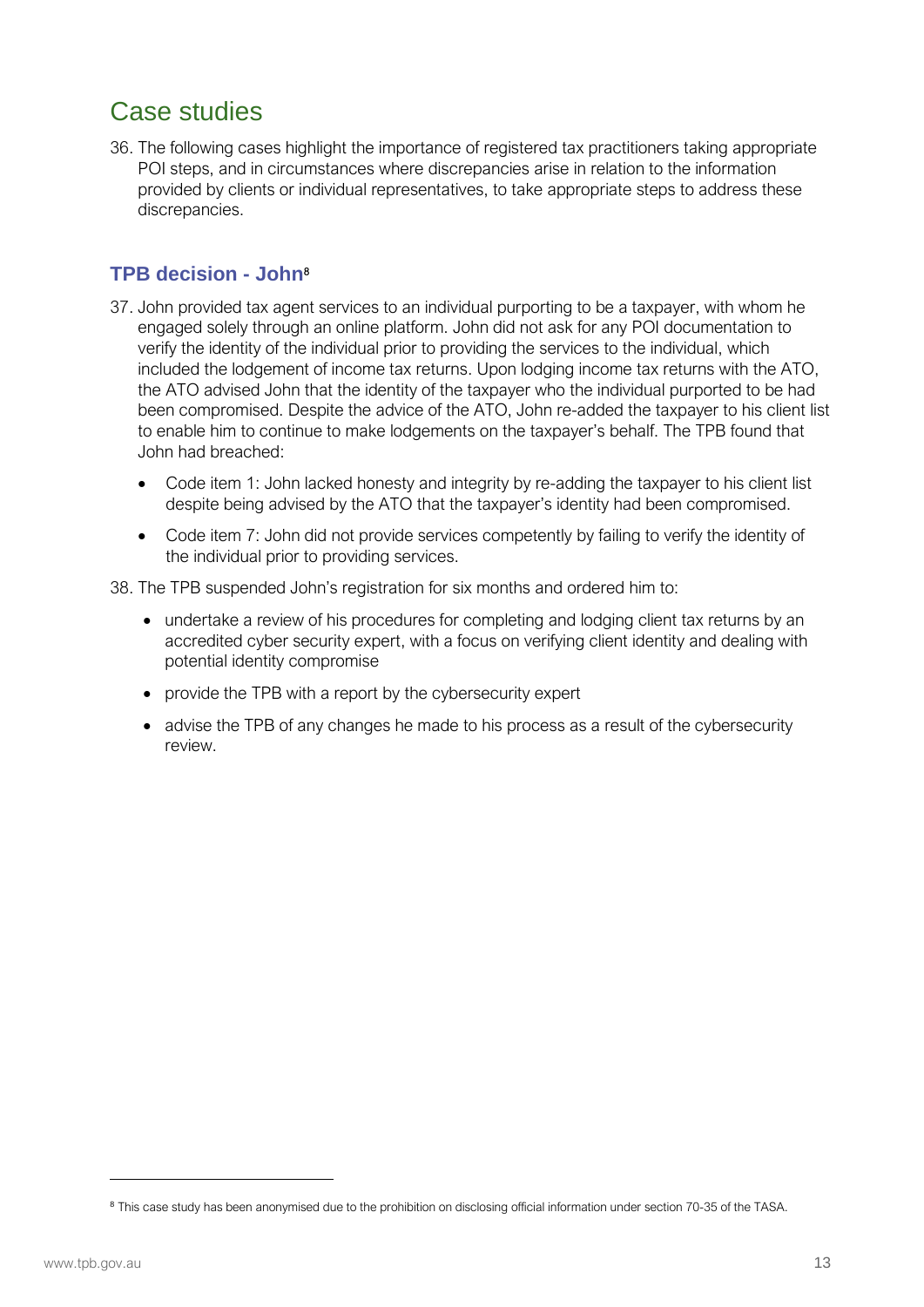#### **TPB decision confirmed by the Administrative Appeals Tribunal - Nei Tung**

- 39. Mr Tung accepted details of 346 taxpayers from six individuals (that he had never met before) that purported to be the individual representatives of those taxpayers and was asked to prepare tax returns for the taxpayers by the individual representatives. He did not ask for any POI information in relation to the 346 taxpayers or the six individual representatives and charged up-front cash payments in excess of his normal fees. Where details in the ATO tax portal indicated discrepancies, he ignored these and continued to lodge returns for those 346 taxpayers without further enquiries.
- 40. The lodgements made by Mr Tung were cancelled by the ATO as the associated tax file numbers (TFNs) were compromised. Mr Tung submitted that he considered the arrangement he had with the individual representatives was "fine" because he was provided with bank details for all the taxpayers, and he had no reason to doubt the legitimacy of the taxpayers' bank accounts. However, 17 bank account numbers were used on four or more occasions and as many as eight occasions.
- 41. The TPB found that Mr Tung had breached:
	- Code item 1: for lodging income tax returns notwithstanding there being a serious issue with the credibility of the taxpayers' supporting documentation provided to him by the individual representatives
	- Code item 7: by not undertaking adequate, if any, enquiries with the 346 taxpayers in order to ascertain if the information provided by the individual representatives was accurate, or accurately represented those taxpayers' state of affairs
	- Code item 8: by, amongst other matters, incorrectly claiming the spouse offset and deductions for work related expenses in income tax returns he lodged with the ATO
	- Code item 9: by relying upon the documentation (payment summaries, signed taxpayer substantiation declarations and handwritten taxpayer details) provided by the individual representatives and not taking any steps to verify the accuracy of the documentation provided, prior to lodging the returns with the ATO.
- 42. Additionally, the TPB found that Mr Tung was no longer a fit and proper person and terminated Mr Tung's registration as a tax agent, and applied a three-year period during which Mr Tung could not reapply for registration.
- 43. Mr Tung appealed the TPB's decision to the Tribunal. The Tribunal upheld the TPB's decision to terminate Mr Tung's registration and impose a three-year period within which he cannot reapply for registration.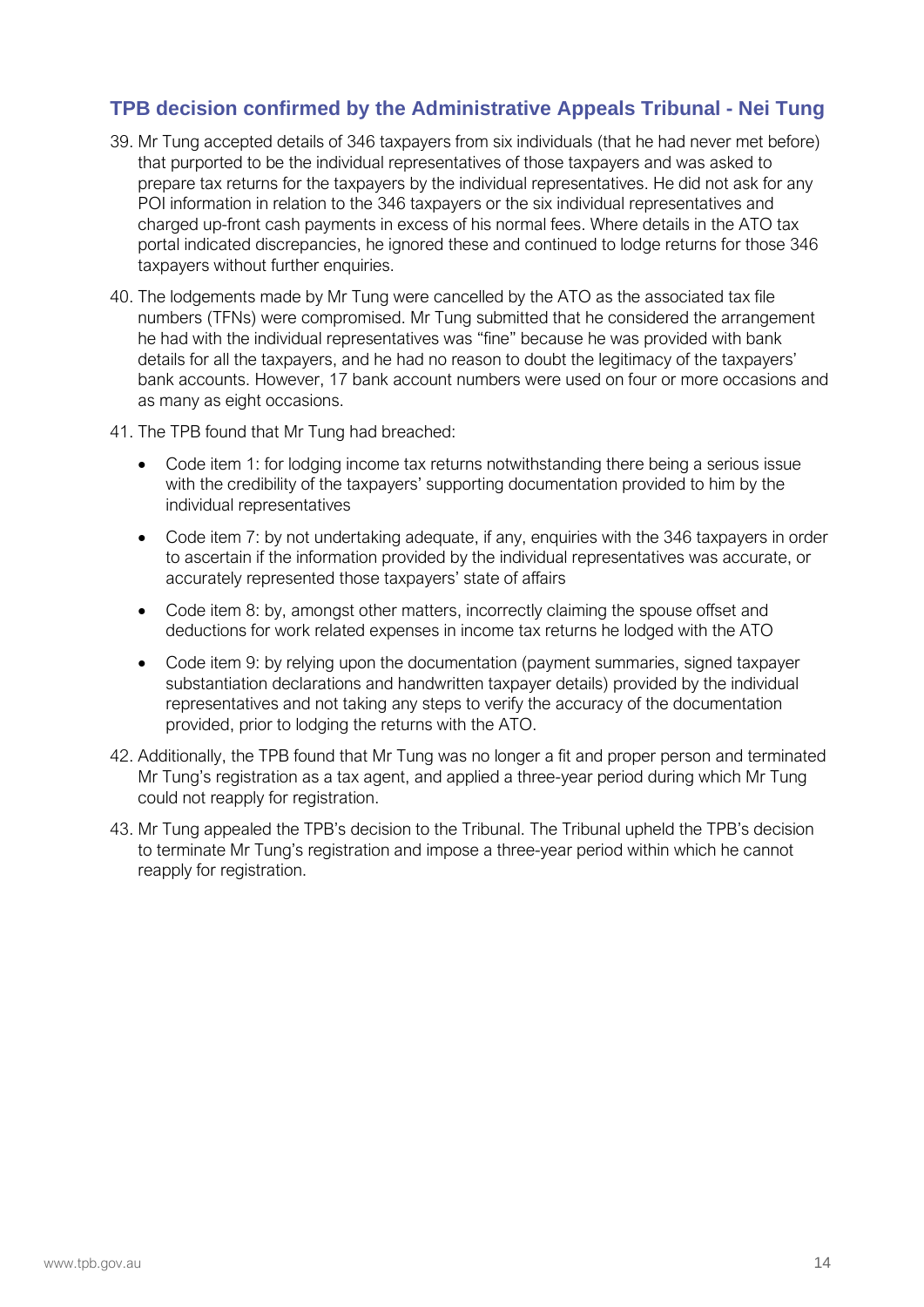#### **TPB and Federal Court decision - Hansig Kim**

- 44. Mr Kim was visited by individual representatives whom he had not met before, and was asked to prepare 79 income tax returns on the basis of information which the individual representatives provided to Mr Kim on behalf of taxpayers. For the purpose of allowing him to prepare the returns the individual representatives provided Mr Kim with:
	- PAYG ('Pay as You Go') payment summaries
	- bank account details.
- 45. The summaries which the individual representatives provided to Mr Kim were false documents and had resulted from an exercise in identity theft. Real identities and TFNs were used to submit false tax returns which would then result in the ATO paying refunds into the bank account details provided which were maintained by the individual representatives.
- 46. Many of the returns lodged by Mr Kim included a number of instances of irregular claiming of a spouse tax offset as well as returns filed for persons who had left Australia. These matters would have given rise to discrepancies on the ATO's Portal, if Mr Kim had utilised the Portal's pre-filling function.
- 47. The TPB found that Mr Kim had breached:
	- Code item 1: by misleading the ATO and the TPB in his responses regarding the circumstances under which he lodged income tax returns
	- Code item 7: by failing to obtain correct information from taxpayers regarding their eligibility to claim the spouse tax offset as he did not make any enquiries with these taxpayers
	- Code item 9: by failing to take reasonable care to ascertain the state of affairs of taxpayers who said that they did not see Mr Kim, and that there were grounds to question the information that he received
	- Subsection 50-20 of the TASA: by being reckless as to whether statements in the relevant income tax returns that he prepared and lodged were false, incorrect or misleading in a material particular.
- 48. The TPB decided to terminate Mr Kim's registration as a tax agent on the basis that he had ceased to meet the ongoing tax practitioner registration requirement that he is a fit and proper person. The TPB also imposed a period of three years within which Mr Kim may not reapply for registration as a registered tax practitioner, and applied to the Federal Court for a civil penalty in respect of the breaches of section 50-20 of the TASA.
- 49. The Federal Court found that Mr Kim had contravened section 50-20 of the TASA 158 times and ordered Mr Kim to pay a civil penalty of \$4,000 in addition to the TPB's costs.